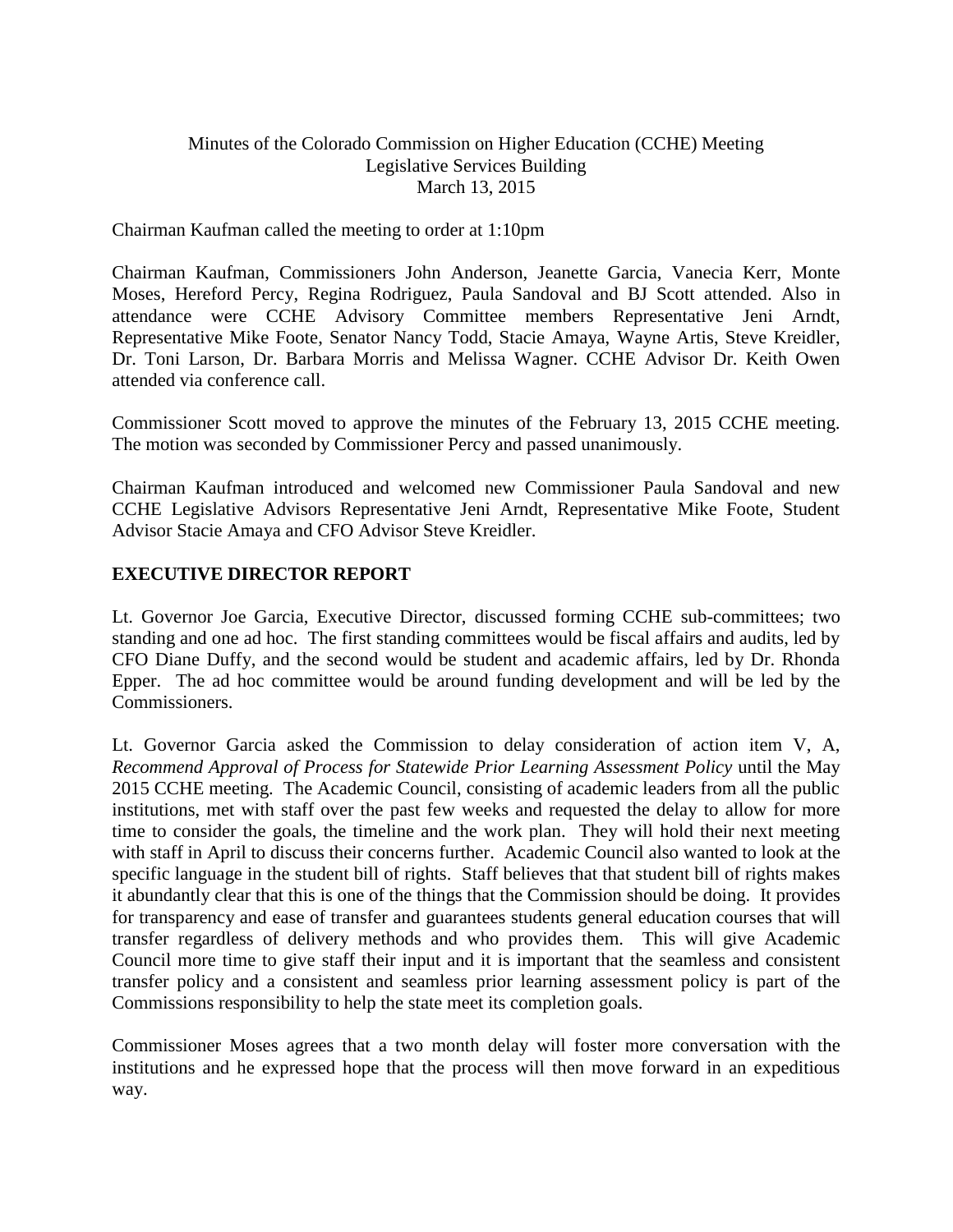Commissioner Percy questioned the delay. The Lt. Governor explained that although the Commission feels they have the authority to start the process, the institutions don't believe that as of yet. The delay will hopefully foster more buy in from the institutions.

Lt. Governor Garcia told the Commission about local and national news involving Adams State University and their extended studies programs. Although there were some problems at ASU, the news overstated the issues and ASU made immediate changes in response to those issues. DHE is working with the inter-regional quality guidelines for distance learning and has gone to the ASU campus in response to the allegations.

The Lt. Governor also reported the department received a technical assistance grant from the Lumina Foundation to conduct new technology products and analytics program that support Guided Pathways to Success at institutions throughout the state.

# **ADVISOR REPORTS**

Dr. Toni Larson informed the Commission what she is retiring after 29 years. The Chancellor and President of the University of Denver have appointed former Department of Higher Education CFO, Mark Cavanaugh, to replace Dr. Larson. Mr. Cavanaugh will also replace Dr. Larson as the CCHE Advisor representing the Independent Higher Education Institutions.

Wayne Artis reported that the Colorado Faculty to Faculty meeting was held on February  $20<sup>th</sup>$ and the discussion about prior learning assessments was quit cordial.

# **PUBLIC COMMENT**

George Walker, of Denver, expressed his opinion that the CCHE was a multi-racial, multi-ethnic model for the state, if not the nation. He again lamented the fact that Colorado is close to last in state funding for higher education and close to last in closing the ethnic achievement gap. He believes these facts merit a conversation about President Obama's free community college proposal.

### **PRESENTATION**

Greg Smith, Executive Director of the Public Employees Retirement Association (PERA), gave the Commission a PowerPoint presentation about PERA and how it currently operates.

### **CONSENT ITEMS**

**Recommend Approval of Masters of the Environment at the University of Colorado-Boulder –** Dr. Ian Macgillivray

**Recommend Approval for the University of Northern Colorado to Offer Dance Teaching Endorsement –** Dr. Robert Mitchell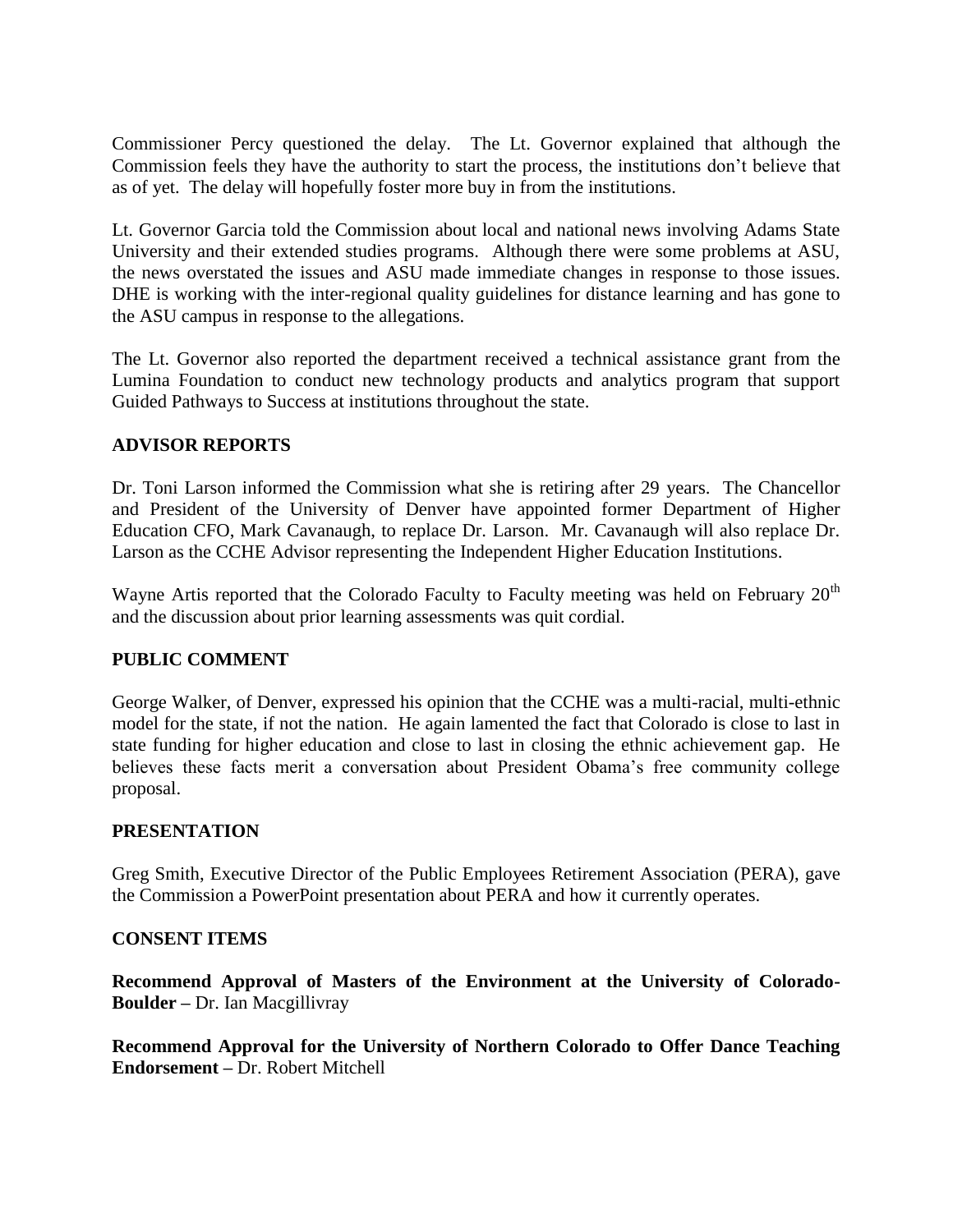**Recommend Approval for Fort Lewis College to Offer Culturally Linguistically Diverse Bilingual Endorsement –** Dr. Robert Mitchell

**Recommend Approval for the Reauthorization of the Educator Preparation Unit at the University of Colorado-Colorado Springs –** Dr. Robert Mitchell

**Two-Year Cash Funded Capital Program List Amendment – University of Northern Colorado –** Andrew Rausch

Commissioner Percy moved to approve the consent items A though E. The motion was seconded by Commissioner Anderson and unanimously passed.

### **DISCUSSION ITEMS**

**Skills for Jobs Report and Talent Pipeline Report** – Dr. Lauren Victor, Research and Policy Analyst, wrote the reports and Dr. Beth Bean, Chief Research Officer, presented to the Commission by showing a PowerPoint presentation of the Skills for Jobs and Talent Pipeline Reports.

Commissioner Anderson asked if the state is on track for 2020 when 74 percent of the workforce will have to have a post-secondary certificate. Colorado will have to increase certificates by approximately 1,000 per year. The Master Plan goal states that certificates have to increase by six percent to achieve the goal of having 66 percent of the population obtain a post-secondary certificate.

Dr. Bean stated that Dr. Victor's reports show the state is on track but there is ongoing deeper research into the numbers.

Commissioner Percy asked where the research came from showing the Colorado workforce as having one of the highest percentages of analytical and interpersonal skills, such as critical thinking, social perceptiveness and creativity. Dr. Bean replied that the statistics came from the National Center for Higher Education Management Systems (NCHEMS) based on a survey they had done.

**FY 2015-16 Budget Update –**Tonya Covarrubias, Lead Finance Analyst, told the Commission that the Joint Budget Committee (JBC) had their figure setting on March  $3<sup>rd</sup>$ . At the figure setting hearing the JBC decided to eliminate the strategic performance improvement program and put those dollars into the HB14-1319 model. As a result the money running through the model will be \$75.6 million instead of \$60.5 million. The JBC did ask for additional models but will wait until after the revenue forecast on March  $18<sup>th</sup>$  to make any allocations. Although a financial aid increase was not requested the JBC decided to give the statutory increase, meaning it will increase at the same rate as the operating budget is increased.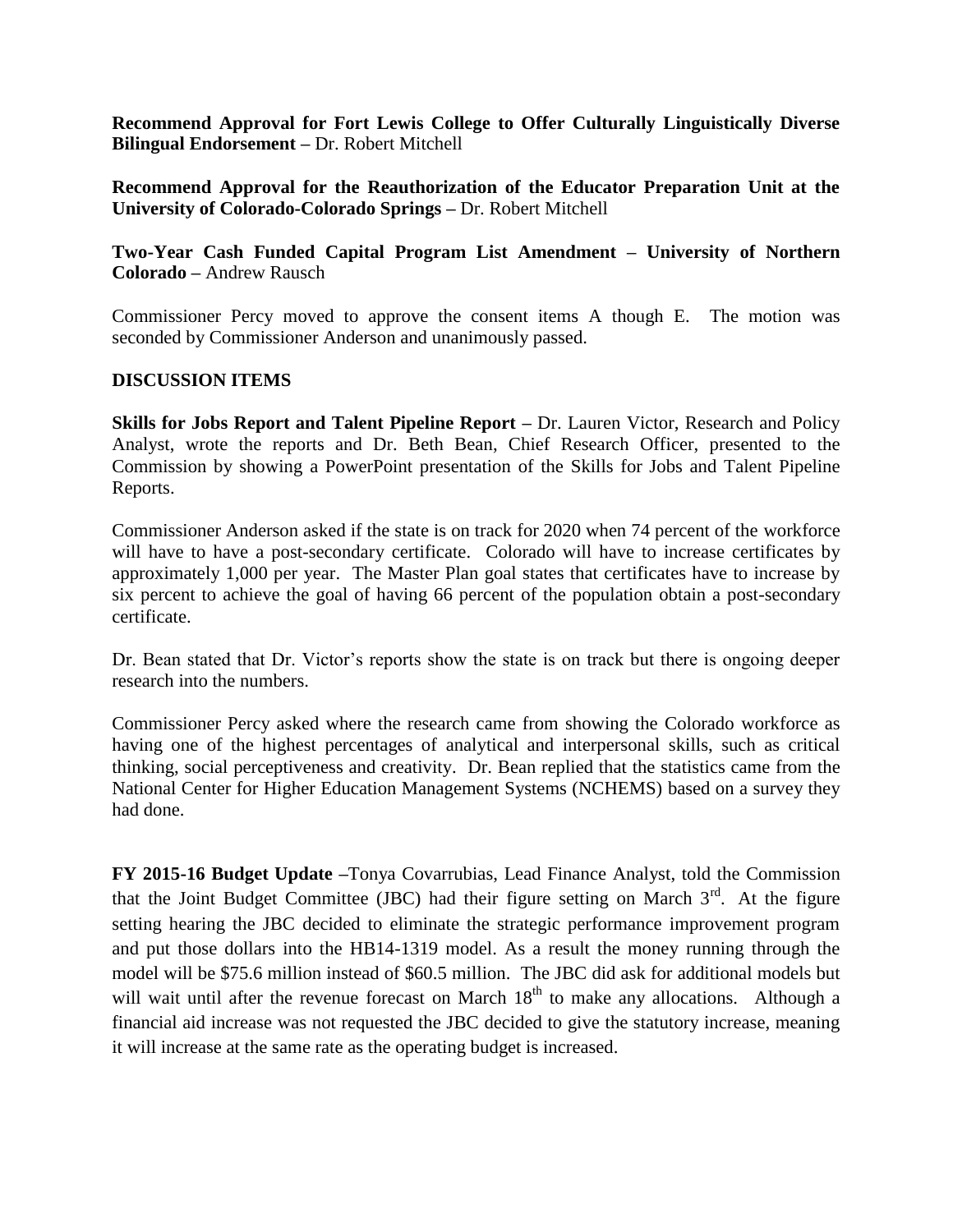The JBC increased the College Opportunity Scholarship Initiative (COSI) by \$4 million, although the request was for \$30 million.

Also requested were reappropriated funds to maintain the department's research and data functions. The JBC approved approximately \$100,000 and the department will be going back to ask for an additional \$90,000.

The bottom two items, the Colorado Geological Survey FTE as well as the Fort Lewis Native American tuition waiver, were both approved by joint budget committee staff.

Commissioner Garcia asked about the \$5 million set aside for the five year implementation of HB14-1319.

Ms. Covarrubias replied the JBC staff will keep the bottom guard rail at 10 percent for this year, leaving that portion of the five year request intact. The \$10 million Strategic Investment Performance Programs, which the department hoped to give in grants to institutions to increase their performance in the model, was not approved. Instead, the JBC decided that the \$10 million the department requested for this program will run through the model as opposed to being part of that transitional program.

**FY2015-2016 Financial Aid Allocation Model Adjustment** – Celina Duran, Lead Finance Analyst, presented the Commission with three models for allocating financial aid to the institutions, as the JBC moved to increase financial aid at the same rate as the operating budget.

The first model assumes the JBC increased level of state funding is \$17.4 million, without a hold harmless provision. With a large increase, all but two institutions receive an increase without any adjustments to the model. Model 2 looks at a five percent minimum increase with a cap of 30 percent and the model 3 looks at a 10 percent minimum increase with a 40 percent cap.

Ms. Duran explained that the models aren't looking at total dollars yet, but at model metrics. The increment by grade level was increased to \$276.00. This year the increment is raised to \$319.00 or 15.7%. Regarding increased funds spent when financial allocations are made, Ms. Duran explained that need-based financial aid dollars are easy to spend, whereas, work study dollars are more challenging as there is an administrative component. The institutions report how much of the allocation was actually passed on to students twice each school year, in November and again in April. If there is funding that goes unspent the institutions would release it back to the department and it would be redistributed it to institutions that can use it.

Commissioner Garcia asked if the amount of monies between grade levels is the same. Ms. Duran explained that the increment between grade levels is still the stair steps with increasing rates for each sophomore and then again for each junior and again for each senior. There is an advance senior allocation, which is a freshman rate, to encourage timely completion.

Commissioner Percy commented that the institutions that are seeing increases are usually due to declining enrollment. Ms. Duran said it was also due to the large increase in financial aid last year.